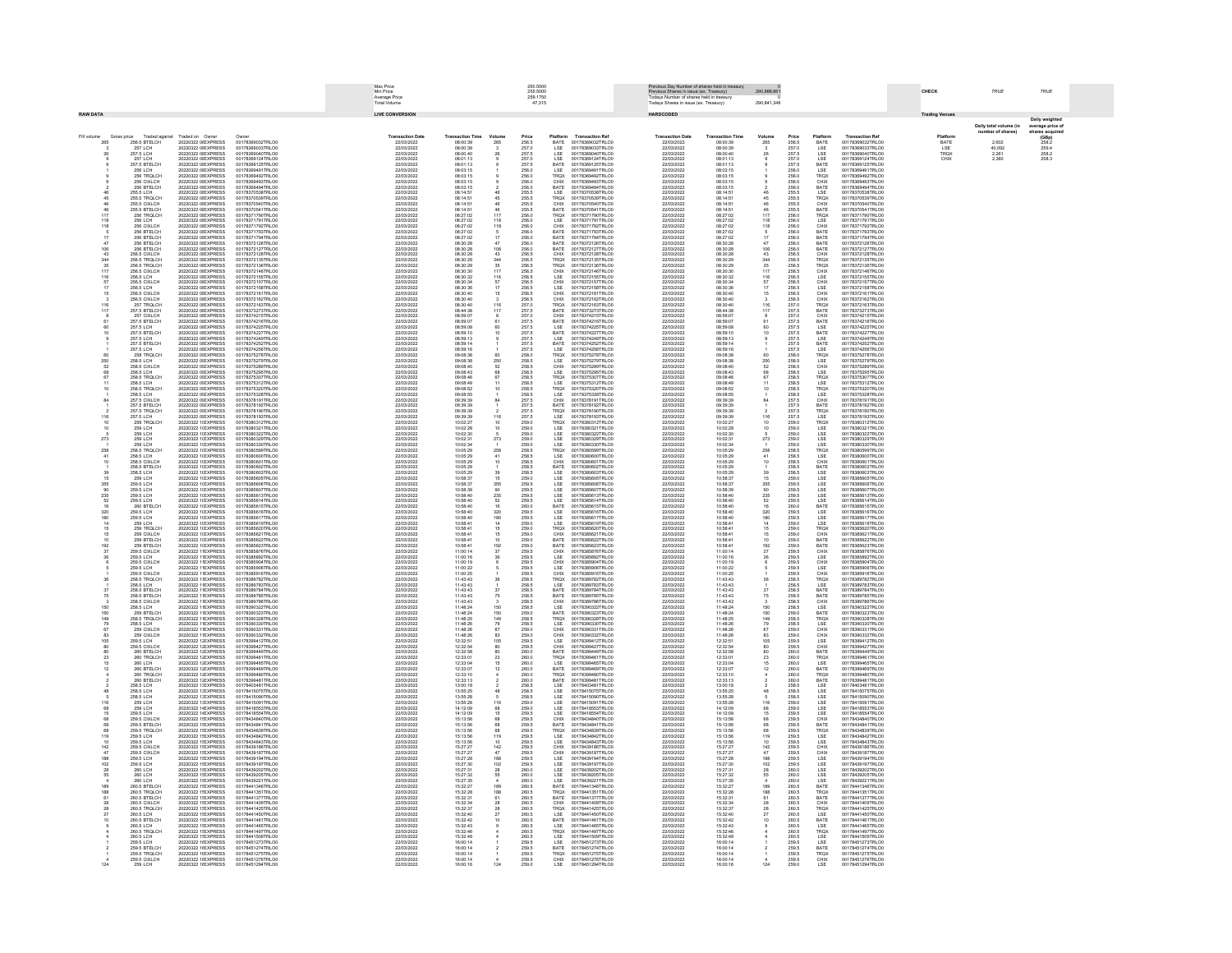| 278             | 259 LCH                          | 20220322 1(EXPRESS                        | 00178451295TRLO0                     | 22/03/2022               | 16:00:16             | 278                              | 259.0                 | LSE                | 00178451295TRLO0                     | 22/03/2022               | 16:00:16             | 278               | 259.0          | LSE.             | 00178451295TRLO0                     |
|-----------------|----------------------------------|-------------------------------------------|--------------------------------------|--------------------------|----------------------|----------------------------------|-----------------------|--------------------|--------------------------------------|--------------------------|----------------------|-------------------|----------------|------------------|--------------------------------------|
| 74              | 258.5 TRQLCH                     | 20220322 1(EXPRESS                        | 00178451411TRLOO                     | 22/03/2022               | 16:00:38             | 74                               | 258.5                 | TROX               | 00178451411TRLOO                     | 22/03/2022               | 16:00:38             | 74                | 258.5          | TROX             | 00178451411TRLOO                     |
| $74\,$          | 258.5 BTELCH                     | 20220322 1(EXPRESS                        | 00178451412TRLOO                     | 22/03/2022               | 16:00:38             | 74                               | 258.5                 | BATE               | 00178451412TRLOO                     | 22/03/2022               | 16:00:38             | 74                | 258.5          | BATE             | 00178451412TRLO0                     |
| 74              | 258.5 CIXLCH<br>258.5 LCH        | 20220322 1(EXPRESS<br>20220322 1(EXPRESS) | 00178451413TRLO0<br>00178451414TRLO0 | 22/03/2022<br>22/03/2022 | 16:00:38<br>16:00:38 | ${\bf 74}$<br>74                 | 258.5<br><b>258.5</b> | CHIX<br><b>ISE</b> | 00178451413TRLO0<br>00178451414TRLO0 | 22/03/2022<br>22/03/2022 | 16:00:38<br>16:00:38 | $74\,$<br>74      | 258.5<br>258.5 | CHIX<br>LSE.     | 00178451413TRLO0<br>00178451414TRLO0 |
| 11              | 258.5 LCH                        | 20220322 1(EXPRESS                        | 00178451415TRLO0                     | 22/03/2022               | 16:00:38             | 11                               | 258.5                 | LSE                | 00178451415TRLOO                     | 22/03/2022               | 16:00:38             |                   | 258.5          | LSE              | 00178451415TRLO0                     |
| 137             | 259 LCH                          | 20220322 1(EXPRESS                        | 00178451422TRLO0                     | 22/03/2022               | 16:00:41             | 137                              | 259.0                 | LSE                | 00178451422TRLO0                     | 22/03/2022               | 16:00:41             | $\frac{11}{137}$  | 259.0          | LSE              | 00178451422TRLO0                     |
| 137             | 259.5 TROLCH                     | 20220322 1(EXPRESS                        | 00178451423TRLOO                     | 22/03/2022               | 16:00:41             | 137                              | 259.5                 | TRQX               | 00178451423TRLOO                     | 22/03/2022               | 16:00:41             | 137               | 259.5          | TRQ)             | 00178451423TRLO0                     |
| 137             | 258 CIXLCH                       | 20220322 1(EXPRESS                        | 00178451447TRLO0                     | 22/03/2022               | 16:00:43             | 137<br>137                       | 258.0                 | CHIX               | 00178451447TRLO0                     | 22/03/2022               | 16:00:43             | $\frac{137}{137}$ | 258.0          | CHIX<br>BATE     | 00178451447TRLO0                     |
| 137             | 258 BTELCH                       | 20220322.1(EXPRESS)                       | 00178451448TRLO0                     | 22/03/2022               | 16:00:43             |                                  | 258.0                 | <b>BATE</b>        | 00178451448TRLO0                     | 22/03/2022               | 16:00:43             |                   | 258.0          |                  | 00178451448TRLO0                     |
| 184<br>192      | <b>258 LCH</b><br><b>259 LCH</b> | 20220322 1(EXPRESS<br>20220322 1(EXPRESS  | 00178451449TRLO0<br>00178451491TRLOD | 22/03/2022<br>22/03/2022 | 16:00:43<br>16:00:51 | 184<br>192                       | 258.0<br>259.0        | LSE<br>LSE         | 00178451449TRLO0<br>00178451491TRLOC | 22/03/2022<br>22/03/2022 | 16:00:43<br>16:00:51 | 184<br>192        | 258.0<br>259.0 | LSE<br>LSE       | 00178451449TRLO0<br>00178451491TRLO0 |
| 158             | 259 LCH                          | 20220322 1(EXPRESS                        | 00178451498TRLOO                     | 22/03/2022               | 16:00:52             | 158                              | 259.0                 | LSE                | 00178451498TRLOO                     | 22/03/2022               | 16:00:52             | 158               | 259.0          | LSE              | 00178451498TRLO0                     |
|                 | 259 LCH                          | 20220322 1(EXPRESS                        | 00178451508TRLO0                     | 22/03/2022               | 16:00:54             |                                  | 259.0                 | LSE                | 00178451508TRLO0                     | 22/03/2022               | 16:00:54             |                   | 259.0          | LSE              | 00178451508TRLO0                     |
| 192             | 259.5 CIXLCH                     | 20220322 1(EXPRESS                        | 00178451509TRLO0                     | 22/03/2022               | 16:00:54             | $\frac{29}{192}$                 | 259.5                 | CHIX               | 00178451509TRLO0                     | 22/03/2022               | 16:00:54             | $\frac{29}{192}$  | 259.5          | CHIX             | 00178451509TRLO0                     |
| 193             | 259.5 BTELCH                     | 20220322 1(EXPRESS                        | 00178451588TRLO0                     | 22/03/2022               | 16:01:07             | 193                              | 259.5                 | BATE               | 00178451588TRLO0                     | 22/03/2022               | 16:01:07             | 193               | 259.5          | BATE             | 00178451588TRLO0                     |
| 192             | 259.5 TROLCH                     | 20220322 1(EXPRESS                        | 00178451622TRLOD                     | 22/03/2022               | 16:01:11             | 192                              | 259.5                 | TROX               | 00178451622TRLOO                     | 22/03/2022               | 16:01:11             | 192               | 259.5          | TRO <sub>2</sub> | 00178451622TRLO0                     |
| 142             | 259.5 CIXLCH                     | 20220322 1(EXPRESS                        | 00178451661TRLOO                     | 22/03/2022               | 16:01:13             | 142                              | 259.5                 | CHIX               | 00178451661TRLOO                     | 22/03/2022               | 16:01:13             | 142               | 259.5          | CHIX             | 00178451661TRLO0                     |
| 24              | 259.5 CIXLCH<br>259 LCH          | 20220322 1(EXPRESS<br>20220322 1(EXPRESS  | 00178451662TRLO0<br>00178451663TRLO0 | 22/03/2022<br>22/03/2022 | 16:01:13<br>16:01:14 | $^{78}_{24}$                     | 259.5<br>259.0        | CHIX<br>LSE        | 00178451662TRLO0<br>00178451663TRLO0 | 22/03/2022<br>22/03/2022 | 16:01:13<br>16:01:14 | $\frac{78}{24}$   | 259.5<br>259.0 | CHIX<br>LSE.     | 00178451662TRLO0<br>00178451663TRLO0 |
|                 | 259 LCH                          | 20220322 1(EXPRESS                        | 00178451671TRLO0                     | 22/03/2022               | 16:01:17             | $\overline{4}$                   | 259.0                 | LSE                | 00178451671TRLOO                     | 22/03/2022               | 16:01:17             | $\ddot{a}$        | 259.0          | LSE              | 00178451671TRLO0                     |
|                 | 259 CIXLCH                       | 20220322 1(EXPRESS                        | 00178453288TRLOD                     | 22/03/2022               | 16:05:03             | 93                               | 259.0                 | CHIX               | 00178453288TRLOD                     | 22/03/2022               | 16:05:03             | 93                | 259.0          | CHIX             | 00178453288TRLOD                     |
| 93              | 259 BTELCH                       | 20220322 1(EXPRESS                        | 00178453337TRLOO                     | 22/03/2022               | 16:05:05             | 93                               | 259.0                 | BATE               | 00178453337TRLOO                     | 22/03/2022               | 16:05:05             | 93                | 259.0          | BATE             | 00178453337TRLO0                     |
|                 | 258 LCH                          | 20220322 1(EXPRESS                        | 00178453341TRLO0                     | 22/03/2022               | 16:05:06             | 92                               | 258.0                 | LSE                | 00178453341TRLOO<br>00178453342TRLOO | 22/03/2022               | 16:05:06             | $\frac{92}{75}$   | 258.0          | LSE<br>LSE       | 00178453341TRLO0                     |
| 76              | 257 S LCH                        | 20220322 1(EXPRESS                        | 00178453342TRLO0                     | 22/03/2022               | 16:05:08             | 76                               | 257.5                 | <b>ISE</b>         |                                      | 22/03/2022               | 16:05:08             | $\overline{92}$   | 257.5          |                  | 00178453342TRLO0                     |
| 92<br>276       | 257.5 TROLCH<br>257.5 CIXLCH     | 20220322 1(EXPRESS<br>20220322 1(EXPRESS  | 00178453343TRLO0<br>00178453344TRLOO | 22/03/2022<br>22/03/2022 | 16:05:06<br>16:05:06 | 92<br>276                        | 257.5<br>257.5        | TROX<br>CHIX       | 00178453343TRLO0<br>00178453344TRLOO | 22/03/2022<br>22/03/2022 | 16:05:06<br>16:05:06 | 276               | 257.5<br>257.5 | TROX<br>CHIX     | 00178453343TRLO0<br>00178453344TRLO0 |
| 147             | 257.5 BTELCH                     | 20220322 1(EXPRESS                        | 00178453345TRLOO                     | 22/03/2022               | 16:05:06             | 147                              | 257.5                 | BATE               | 00178453345TRLOO                     | 22/03/2022               | 16:05:06             | 147               | 257.5          | BATE             | 00178453345TRLO0                     |
|                 | <b>258 LCH</b>                   | 20220322 1(EXPRESS                        | 00178453676TRLO0                     | 22/03/2022               | 16:06:00             | 99                               | 258.0                 | LSE                | 00178453676TRLO0                     | 22/03/2022               | 16:06:00             | 99                | 258.0          | LSE              | 00178453676TRLO0                     |
| 100             | 258 CIXI CH                      | 20220322 1(EXPRESS                        | 00178453711TRLO0                     | 22/03/2022               | 16:06:02             | 100                              | 258.0                 | CHIX               | 00178453711TRLO0                     | 22/03/2022               | 16:06:02             | 100               | 258.0          | CHIX             | 00178453711TRLO0                     |
| 99              | 258 TROLCH                       | 20220322 1(EXPRESS                        | 00178453736TRLO0                     | 22/03/2022               | 16:06:03             | $\frac{99}{17}$                  | 258.0                 | TRQX               | 00178453736TRLO0                     | 22/03/2022               | 16:06:03             | $\frac{99}{17}$   | 258.0          | TROX             | 00178453736TRLO0                     |
|                 | 258 BTELCH                       | 20220322 1(EXPRESS                        | 00178453768TRLOD                     | 22/03/2022               | 16:06:05             |                                  | 258.0                 | BATE               | 00178453768TRLOD                     | 22/03/2022               | 16:06:05             |                   | 258.0          | BATE             | 00178453768TRLOD                     |
| 83              | 258 BTELCH                       | 20220322 1(EXPRESS                        | 00178453769TRLOO                     | 22/03/2022               | 16:06:05             | 83                               | 258.0                 | BATE               | 00178453769TRLOO                     | 22/03/2022               | 16:06:05             | 83                | 258.0          | BATE             | 00178453769TRLO0                     |
| 14              | 258 CIXLCH<br>257.5 LCH          | 20220322 1(EXPRESS<br>20220322 1(EXPRESS  | 00178453800TRLO0<br>00178453815TRLO0 | 22/03/2022<br>22/03/2022 | 16:06:06<br>16:06:08 | $\frac{15}{14}$                  | 258.0<br>257.5        | CHIX<br><b>LSE</b> | 00178453800TRLOO<br>00178453815TRLOO | 22/03/2022<br>22/03/2022 | 16:06:06<br>16:06:08 | $15$<br>$14$      | 258.0<br>257.5 | CHIX<br>LSE.     | 00178453800TRLO0<br>00178453815TRLO0 |
|                 | 257 BTELCH                       | 20220322 1(EXPRESS                        | 00178453816TRLO0                     | 22/03/2022               | 16:06:08             |                                  | 257.0                 | BATE               | 00178453816TRLO0                     | 22/03/2022               | 16:06:08             | $\mathbf{1}$      | 257.0          | BATE             | 00178453816TRLO0                     |
|                 | 257 BTELCH                       | 20220322 1(EXPRESS                        | 00178453817TRLOO                     | 22/03/2022               | 16:06:08             |                                  | 257.0                 | BATE               | 00178453817TRLOO                     | 22/03/2022               | 16:06:08             |                   | 257.0          | BATE             | 00178453817TRLO0                     |
| 48              | 257 BTELCH                       | 20220322 1(EXPRESS                        | 00178453818TRLOO                     | 22/03/2022               | 16:06:08             | 48                               | 257.0                 | BATE               | 00178453818TRLOO                     | 22/03/2022               | 16:06:08             | 48                | 257.0          | BATE             | 00178453818TRLO0                     |
|                 | 257 BTELCH                       | 20220322 1(EXPRESS                        | 00178453819TRLO0                     | 22/03/2022               | 16:06:08             | $31\,$                           | 257.0                 | BATE               | 00178453819TRLO0<br>00178454087TRLO0 | 22/03/2022               | 16:06:08             | 31                | 257.0          | BATE             | 00178453819TRLO0                     |
|                 | 257 CIXLCH                       | 20220322 1(EXPRESS)                       | 00178454087TRLO0                     | 22/03/2022               | 16:06:33             | $\mathcal{R}$                    | 257.0                 | CHIX               |                                      | 22/03/2022               | 16:06:33             | 3                 | 257.0          | CHIX             | 00178454087TRLO0                     |
| 103             | 257 BTELCH                       | 20220322 1(EXPRESS                        | 00178454088TRLO0                     | 22/03/2022               | 16:06:33             | 103                              | 257.0                 | BATE               | 00178454088TRLO0                     | 22/03/2022               | 16:06:33             | 103               | 257.0          | BATE             | 00178454088TRLO0                     |
|                 | 257 TROLCH                       | 20220322 1(EXPRESS                        | 00178454086TRLOO                     | 22/03/2022               | 16:06:33             | 15                               | 257.0                 | TRQX               | 00178454086TRLOO                     | 22/03/2022               | 16:06:33             | 15                | 257.0          | TROX             | 00178454086TRLO0                     |
| 102             | <b>257 LCH</b>                   | 20220322 1(EXPRESS                        | 00178454089TRLOO                     | 22/03/2022               | 16:06:33             | 102                              | 257.0                 | LSE                | 00178454089TRLOO                     | 22/03/2022               | 16:06:33             | 102               | 257.0          | LSE              | 00178454089TRLO0                     |
| 63              | 257 BTELCH<br><b>257 LCH</b>     | 20220322 1(EXPRESS<br>20220322 1(EXPRESS) | 00178454695TRLO0<br>00178454720TRLO0 | 22/03/2022<br>22/03/2022 | 16:07:33<br>16:07:35 | $^{64}_{63}$                     | 257.0<br>257.0        | BATE<br>LSE        | 00178454695TRLO0<br>00178454720TRLO0 | 22/03/2022<br>22/03/2022 | 16:07:33<br>16:07:35 | $64$<br>$63$      | 257.0<br>257.0 | BATE<br>LSE      | 00178454695TRLO0<br>00178454720TRLO0 |
| 21              | <b>257 LCH</b>                   | 20220322 1(EXPRESS                        | 00178454760TRLO0                     | 22/03/2022               | 16:07:36             | 21                               | 257.0                 | LSE                | 00178454760TRLOO                     | 22/03/2022               | 16:07:36             |                   | 257.0          | LSE              | 00178454760TRLO0                     |
|                 | <b>257 LCH</b>                   | 20220322 1(EXPRESS                        | 00178454815TRLOD                     | 22/03/2022               | 16:07:38             | 10                               | 257.0                 | LSE                | 00178454815TRLOO                     | 22/03/2022               | 16:07:38             | $^{21}_{10}$      | 257.0          | LSE              | 00178454815TRLO0                     |
|                 | 257 BTELCH                       | 20220322 1(EXPRESS                        | 00178454839TRLOO                     | 22/03/2022               | 16:07:41             |                                  | 257.0                 | BATE               | 00178454839TRLOO                     | 22/03/2022               | 16:07:41             | $\boldsymbol{9}$  | 257.0          | BATE             | 00178454839TRLO0                     |
|                 | 257 LCH                          | 20220322 1(EXPRESS                        | 00178454860TRLO0<br>00178456030TRLO0 | 22/03/2022               | 16:07:44             |                                  | 257.0                 | LSE<br>LSE         | 00178454860TRLOO<br>00178456030TRLOO | 22/03/2022               | 16:07:44             | 3                 | 257.0          | LSE<br>LSE       | 00178454860TRLO0                     |
|                 | 257.5 LCH                        | 20220322 1(EXPRESS                        |                                      | 22/03/2022               | 16:10:03             | $\mathfrak{D}$                   | 257.5                 |                    |                                      | 22/03/2022               | 16:10:03             | $\overline{2}$    | 257.5          |                  | 00178456030TRLO0                     |
| 61              | 257.5 LCH                        | 20220322 1(EXPRESS                        | 00178456043TRLO0                     | 22/03/2022               | 16:10:04             | 61                               | 257.5                 | LSE                | 00178456043TRLO0                     | 22/03/2022               | 16:10:04             | 61                | 257.5          | LSE              | 00178456043TRLO0                     |
| 413             | 257.5 LCH                        | 20220322 1(EXPRESS                        | 00178456092TRLOC                     | 22/03/2022               | 16:10:08             | 413                              | 257.5                 | LSE                | 00178456092TRLOD                     | 22/03/2022               | 16:10:08             | 413               | 257.5          | LSE              | 00178456092TRLO0                     |
|                 | 257.5 LCH                        | 20220322 1(EXPRESS                        | 00178456099TRLO0                     | 22/03/2022               | 16:10:09             |                                  | 257.5                 | LSE                | 00178456099TRLO0                     | 22/03/2022               | 16:10:09             |                   | 257.5          | LSE              | 00178456099TRLO0                     |
| $\frac{15}{47}$ | 257.5 LCH<br>257.5 LCH           | 20220322 1(EXPRESS<br>20220322 1(EXPRESS  | 00178456115TRLO0<br>00178456116TRLO0 | 22/03/2022<br>22/03/2022 | 16:10:11<br>16:10:11 | $\frac{15}{47}$                  | 257.5<br>257.5        | LSE<br>LSE         | 00178456115TRLOO<br>00178456116TRLOO | 22/03/2022<br>22/03/2022 | 16:10:11<br>16:10:11 | $15$<br>$47$      | 257.5<br>257.5 | LSE<br>LSE       | 00178456115TRLO0<br>00178456116TRLO0 |
|                 | 257.5 LCH                        | 20220322 1(EXPRESS                        | 00178456151TRLO0                     | 22/03/2022               | 16:10:14             |                                  | 257.5                 | LSE                | 00178456151TRLO0                     | 22/03/2022               | 16:10:14             | $\overline{2}$    | 257.5          | LSE              | 00178456151TRLO0                     |
| 197             | 257.5 LCH                        | 20220322 1(EXPRESS                        | 00178456197TRLOC                     | 22/03/2022               | 16:10:17             | 197                              | 257.5                 | LSE                | 00178456197TRLOO                     | 22/03/2022               | 16:10:17             | 197               | 257.5          | LSE              | 00178456197TRLO0                     |
| 75              | 257.5 LCH                        | 20220322 1(EXPRESS                        | 00178456213TRLOO                     | 22/03/2022               | 16:10:20             | 76                               | 257.5                 | LSE                | 00178456213TRLOO                     | 22/03/2022               | 16:10:20             | 75                | 257.5          | LSE              | 00178456213TRLO0                     |
|                 | 257.5 LCH                        | 20220322 1(EXPRESS                        | 00178456312TRLO0<br>00178456329TRLO0 | 22/03/2022               | 16:10:23             | $^{29}_{11}$                     | 257.5<br>257.5        | LSE<br>LSE         | 00178456312TRLO0<br>00178456329TRLO0 | 22/03/2022               | 16:10:23             | $^{29}_{11}$      | 257.5          | LSE<br>LSE       | 00178456312TRLO0                     |
| 11              | 257.5 LCH                        | 20220322 1(EXPRESS                        |                                      | 22/03/2022               | 16:10:26             |                                  |                       |                    |                                      | 22/03/2022               | 16:10:26             |                   | 257.5          |                  | 00178456329TRLO0                     |
|                 | 257.5 LCH                        | 20220322 1(EXPRESS                        | 00178456366TRLO0                     | 22/03/2022               | 16:10:29             |                                  | 257.5                 | LSE                | 00178456366TRLOO                     | 22/03/2022               | 16:10:29             | 5                 | 257.5          | LSE              | 00178456366TRLO0                     |
| 64              | 257.5 CIXLCH                     | 20220322 1(EXPRESS                        | 00178456390TRLOC                     | 22/03/2022               | 16:10:32             | 64                               | 257.5                 | CHIX               | 00178456390TRLOO                     | 22/03/2022               | 16:10:32             | 64                | 257.5          | CHIX             | 00178456390TRLO0                     |
|                 | 257.5 LCH                        | 20220322 1(EXPRESS                        | 00178456456TRLOO                     | 22/03/2022               | 16:10:35             |                                  | 257.5                 | LSE                | 00178456456TRLOO                     | 22/03/2022               | 16:10:35<br>16:10:51 |                   | 257.5          | LSE              | 00178456456TRLO0                     |
| 14              | 257.5 CIXLCH<br>257.5 LCH        | 20220322 1(EXPRESS<br>20220322 1(EXPRESS  | 00178456567TRLO0<br>00178456588TRLO0 | 22/03/2022<br>22/03/2022 | 16:10:51<br>16:10:53 | $\frac{38}{14}$                  | 257.5<br>257.5        | CHIX<br>LSE        | 00178456567TRLO0<br>00178456588TRLO0 | 22/03/2022<br>22/03/2022 | 16:10:53             | $\frac{38}{14}$   | 257.5<br>257.5 | CHIX<br>LSE      | 00178456567TRLO0<br>00178456588TRLO0 |
|                 | 257.5 LCH                        | 20220322 1(EXPRESS                        | 00178456624TRLO0                     | 22/03/2022               | 16:10:56             |                                  | 257.5                 | LSE                | 00178456624TRLO0                     | 22/03/2022               | 16:10:56             |                   | 257.5          | LSE              | 00178456624TRLO0                     |
|                 | 257.5 LCH                        | 20220322 1(EXPRESS                        | 00178456648TRLOO                     | 22/03/2022               | 16:10:58             |                                  | 257.5                 | LSE                | 00178456648TRLOO                     | 22/03/2022               | 16:10:58             | $\overline{2}$    | 257.5          | LSE              | 00178456648TRLO0                     |
|                 | 257.5 LCH                        | 20220322 1(EXPRESS                        | 00178456678TRLOO                     | 22/03/2022               | 16:11:00             |                                  | 257.5                 | LSE                | 00178456678TRLOO                     | 22/03/2022               | 16:11:00             |                   | 257.5          | LSE              | 00178456678TRLO0                     |
| 25              | 257.5 LCH                        | 20220322 1(EXPRESS                        | 00178456691TRLO0<br>00178456706TRLO0 | 22/03/2022               | 16:11:02             | 25                               | 257.5<br>257.5        | LSE<br>LSE         | 00178456691TRLOO<br>00178456706TRLOO | 22/03/2022               | 16:11:02             | 25                | 257.5          | LSE<br>LSE       | 00178456691TRLO0                     |
| 29              | 257.5 LCH                        | 20220322 1(EXPRESS                        |                                      | 22/03/2022               | 16:11:05             | 29                               |                       |                    |                                      | 22/03/2022               | 16:11:05             | 29                | 257.5          |                  | 00178456706TRLO0                     |
|                 | 257.5 LCH                        | 20220322 1(EXPRESS                        | 00178456722TRLO0                     | 22/03/2022               | 16:11:08             | $\overline{4}$<br>$\overline{4}$ | 257.5                 | LSE                | 00178456722TRLO0                     | 22/03/2022               | 16:11:08             | 4<br>$\ddot{4}$   | 257.5          | LSE              | 00178456722TRLO0                     |
|                 | 257.5 LCH<br>257.5 LCH           | 20220322 1(EXPRESS<br>20220322 1(EXPRESS  | 00178456772TRLOD<br>00178457199TRLO0 | 22/03/2022<br>22/03/2022 | 16:11:11<br>16:11:49 |                                  | 257.5<br>257.5        | LSE<br>LSE         | 00178456772TRLO0<br>00178457199TRLO0 | 22/03/2022<br>22/03/2022 | 16:11:11<br>16:11:49 |                   | 257.5<br>257.5 | LSE<br>LSE       | 00178456772TRLO0<br>00178457199TRLO0 |
|                 | 257.5 LCH                        | 20220322 1(EXPRESS                        | 00178458114TRLO0                     | 22/03/2022               | 16:13:26             |                                  | 257.5                 | <b>ISE</b>         |                                      | 22/03/2022               | 16:13:26             |                   | 257.5          |                  | 00178458114TRLO0                     |
| 63              | 257 TROLCH                       | 20220322 1(EXPRESS                        | 00178458894TRLO0                     | 22/03/2022               | 16:15:15             | 63                               | 257.0                 | TRQX               | 00178458114TRLO0<br>00178458894TRLO0 | 22/03/2022               | 16:15:15             | 63                | 257.0          | LSE<br>TROX      | 00178458894TRLO0                     |
|                 | 257 LCH                          | 20220322 1(EXPRESS                        | 00178458895TRLO0                     | 22/03/2022               | 16:15:15             |                                  | 257.0                 | LSE                | 00178458895TRLO0                     | 22/03/2022               | 16:15:15             | 4                 | 257.0          | LSE              | 00178458895TRLO0                     |
|                 | 257 CIXLCH                       | 20220322 1(EXPRESS                        | 00178458896TRLO0                     | 22/03/2022               | 16:15:15             |                                  | 257.0                 | CHIX               | 00178458896TRLO0                     | 22/03/2022               | 16:15:15             |                   | 257.0          | CHIX             | 00178458896TRLO0                     |
|                 | 257 BTELCH                       | 20220322 1(EXPRESS                        | 00178458897TRLO0                     | 22/03/2022               | 16:15:15             |                                  | 257.0                 | BATE               | 00178458897TRLO0                     | 22/03/2022               | 16:15:15             |                   | 257.0          | BATE             | 00178458897TRLO0                     |
| 13.40           | 259.5 LCH                        | 20220322 1(EXPRESS                        | 00178468481TRLO0<br>00178468482TRLO0 | 22/03/2022               | 16:35:01             | 1,349<br>2,117                   | 259.5                 | LSE<br>LSE         | 00178468481TRLO0<br>00178468482TRLO0 | 22/03/2022               | 16:35:01             | 1,349             | 259.5          | LSE<br>LSE       | 00178468481TRLO0<br>00178468482TRLO0 |
| 2117            | 259.5 LCH                        | 20220322 1(EXPRESS)                       |                                      | 22/03/2022               | 16:35:01             |                                  | 259.5                 |                    |                                      | 22/03/2022               | 16:35:01             | 2.117             | 259.5          |                  |                                      |
| 69<br>3613      | 259.5 LCH<br>259.5 LCH           | 20220322 1(EXPRESS<br>20220322 1(EXPRESS  | 00178468483TRLO0<br>00178468484TRLOO | 22/03/2022<br>22/03/2022 | 16:35:01<br>16:35:01 | 69<br>3,613                      | 259.5<br>259.5        | LSE<br>LSE         | 00178468483TRLO0<br>00178468484TRLOO | 22/03/2022<br>22/03/2022 | 16:35:01<br>16:35:01 | 69<br>3,613       | 259.5<br>259.5 | LSE<br>LSE       | 00178468483TRLO0<br>00178468484TRLO0 |
| 79              | 259.5 LCH                        | 20220322 1(EXPRESS                        | 00178468485TRLO0                     | 22/03/2022               | 16:35:01             | 79                               | 259.5                 | LSE                | 00178468485TRLO0                     | 22/03/2022               | 16:35:01             | 79                | 259.5          | LSE              | 00178468485TRLO0                     |
| 1584            | 259.5 LCH                        | 20220322 1(EXPRESS                        | 00178468486TRLO0                     | 22/03/2022               | 16:35:01             |                                  | 259.5                 |                    |                                      | 22/03/2022               | 16:35:01             |                   | 259.5          |                  | 00178468486TRLO0                     |
| 244             | 259.5 LCH                        | 20220322 1(EXPRESS                        | 00178468487TRLO0                     | 22/03/2022               | 16:35:01             | $\frac{1,564}{244}$              | 259.5                 | LSE<br>LSE         | 00178468486TRLO0<br>00178468487TRLO0 | 22/03/2022               | 16:35:01             | 1,564<br>244      | 259.5          | LSE<br>LSE       | 00178468487TRLO0                     |
| 957             | 259.5 LCH                        | 20220322 1(EXPRESS                        | 00178468488TRLOO                     | 22/03/2022               | 16:35:01             | 957                              | 259.5                 | LSE                | 00178468488TRLOO                     | 22/03/2022               | 16:35:01             | 957               | 259.5          | LSE              | 00178468488TRLO0                     |
| 67              | 259.5 LCH                        | 20220322 1(EXPRESS                        | 00178468489TRLOO                     | 22/03/2022               | 16:35:01             | 67                               | 259.5                 | LSE                | 00178468489TRLOO                     | 22/03/2022               | 16:35:01             | 67                | 259.5          | LSE              | 00178468489TRLO0                     |
| 63              | 259.5 LCH                        | 20220322 1(EXPRESS                        | 00178468490TRLO0                     | 22/03/2022               | 16:35:01             | 63                               | 259.5                 | LSE                | 00178468490TRLO0                     | 22/03/2022               | 16:35:01             | 63                | 259.5          | LSE              | 00178468490TRLO0                     |
| 231             | 259.5 LCH                        | 20220322 1(EXPRESS                        | 00178468491TRLO0<br>00178468492TRLO0 | 22/03/2022               | 16:35:01             | 231                              | 259.5                 | LSE<br>LSE         | 00178468491TRLO0<br>00178468492TRLO0 | 22/03/2022               | 16:35:01             | $^{231}_{2,310}$  | 259.5          | LSE<br>LSE       | 00178468491TRLO0                     |
| 2310<br>3387    | 259.5 LCH<br>259.5 LCH           | 20220322 1(EXPRESS<br>20220322 1(EXPRESS  | 00178468493TRLO0                     | 22/03/2022<br>22/03/2022 | 16:35:01<br>16:35:01 | 2.310<br>3,387                   | 259.5<br>259.5        | LSE                | 00178468493TRLO0                     | 22/03/2022<br>22/03/2022 | 16:35:01<br>16:35:01 | 3,387             | 259.5<br>259.5 | LSE              | 00178468492TRLO0<br>00178468493TRLO0 |
| 82              | 259.5 LCH                        | 20220322 1(EXPRESS                        | 00178468494TRLOO                     | 22/03/2022               | 16:35:01             | 82                               | 259.5                 | LSE                | 00178468494TRLO0                     | 22/03/2022               | 16:35:01             | 82                | 259.5          | LSE              | 00178468494TRLO0                     |
| 610             | 259.5 LCH                        | 20220322 1(EXPRESS                        | 00178468495TRLO0                     | 22/03/2022               | 16:35:01             | 610                              | 259.5                 | LSE                | 00178468495TRLO0                     | 22/03/2022               | 16:35:01             | 610               | 259.5          | LSE              | 00178468495TRLO0                     |
|                 | 259.5 LCH                        | 20220322 1(EXPRESS                        | 00178468496TRLO0                     | 22/03/2022               | 16:35:01             |                                  | 259.5                 |                    |                                      | 22/03/2022               | 16:35:01             |                   | 259.5          |                  |                                      |
| 166             | 259.5 LCH                        | 20220322 1(EXPRESS                        | 00178468497TRLO0                     | 22/03/2022               | 16:35:01             | 166                              | 259.5                 | LSE<br>LSE         | 00178468496TRLO0<br>00178468497TRLO0 | 22/03/2022               | 16:35:01             | $\frac{3}{166}$   | 259.5          | LSE<br>LSE       | 00178468496TRLO0<br>00178468497TRLO0 |
| 4541            | 259.5 LCH                        | 20220322 1(EXPRESS                        | 00178468498TRLO0                     | 22/03/2022               | 16:35:01             | 4.541                            | 259.5                 | LSE                | 00178468498TRLO0                     | 22/03/2022               | 16:35:01             | 4.541             | 259.5          | LSE              | 00178468498TRLO0                     |
| 2099            | 259.5 LCH                        | 20220322 1(EXPRESS                        | 00178468499TRLOO                     | 22/03/2022               | 16:35:01             | 2,099                            | 259.5                 | LSE                | 00178468499TRLOO                     | 22/03/2022               | 16:35:01             | 2,099             | 259.5          | LSE              | 00178468499TRLO0                     |
| 1929            | 259.5 LCH                        | 20220322 1(EXPRESS                        | 00178468500TRLO0                     | 22/03/2022               | 16:35:01             | 1,929                            | 259.5                 | LSE                | 00178468500TRLO0                     | 22/03/2022               | 16:35:01             | 1,929             | 259.5          | LSE              | 00178468500TRLO0                     |
| 259<br>27       | 259.5 LCH                        | 20220322 1(EXPRESS                        | 00178468501TRLO0<br>00178468502TRLO0 | 22/03/2022               | 16:35:01             | $\frac{259}{27}$                 | 259.5                 | LSE<br>LSE         | 00178468501TRLO0<br>00178468502TRLO0 | 22/03/2022               | 16:35:01             | $\frac{259}{27}$  | 259.5          | LSE<br>LSE       | 00178468501TRLO0<br>00178468502TRLO0 |
| 973             | 259.5 LCH<br>259.5 LCH           | 20220322 1(EXPRESS<br>20220322 1(EXPRESS  | 00178468503TRLO0                     | 22/03/2022<br>22/03/2022 | 16:35:01<br>16:35:01 | 973                              | 259.5<br>259.5        | LSE                | 00178468503TRLO0                     | 22/03/2022<br>22/03/2022 | 16:35:01<br>16:35:01 | 973               | 259.5<br>259.5 | LSE              | 00178468503TRLO0                     |
| 542             | 259.5 LCH                        | 20220322 1(EXPRESS                        | 00178468504TRLOC                     | 22/03/2022               | 16:35:01             | 542                              | 259.5                 | LSE                | 00178468504TRLO0                     | 22/03/2022               | 16:35:01             | 542               | 259.5          | LSE              | 00178468504TRLO0                     |
| 1556            | 259.5 LCH                        | 20220322 1(EXPRESS                        | 00178468505TRLO0                     | 22/03/2022               | 16:35:01             | 1,556                            | 259.5                 | LSE                | 00178468505TRLO0                     | 22/03/2022               | 16:35:01             | 1,556             | 259.5          | LSE              | 00178468505TRLO0                     |
| 1491            | 259.5 LCH                        | 20220322-1(EXPRESS)                       | 00178468506TRLO0                     | 22/03/2022               | 16:35:01             |                                  | 259.5                 |                    | 00178468506TRLO0                     | 22/03/2022               | 16:35:01             |                   | 259.5          |                  | 00178468506TRLO0                     |
| 624             | 259.5 LCH                        | 20220322 1(EXPRESS                        | 00178468507TRLO0                     | 22/03/2022               | 16:35:01             | $^{1,491}_{624}$                 | 259.5                 | LSE<br>LSE         | 00178468507TRLO0                     | 22/03/2022               | 16:35:01             | 1,491<br>624      | 259.5          | LSE<br>LSE       | 00178468507TRLO0                     |
| 1089            | 259.5 LCH                        | 20220322 1(EXPRESS                        | 00178468508TRLO0                     | 22/03/2022               | 16:35:01             | 1.089                            | 259.5                 | LSE                | 00178468508TRLO0                     | 22/03/2022               | 16:35:01             | 1.089             | 259.5          | LSE              | 00178468508TRLO0                     |
|                 | 259.5 LCH                        | 20220322 1(EXPRESS                        | 00178468509TRLO0                     | 22/03/2022               | 16:35:01             | 1.730                            | 259.5                 | LSE                | 00178468509TRLO0                     | 22/03/2022               | 16:35:01             | 1.730             |                | LSE              | 00178468509TRLO0                     |